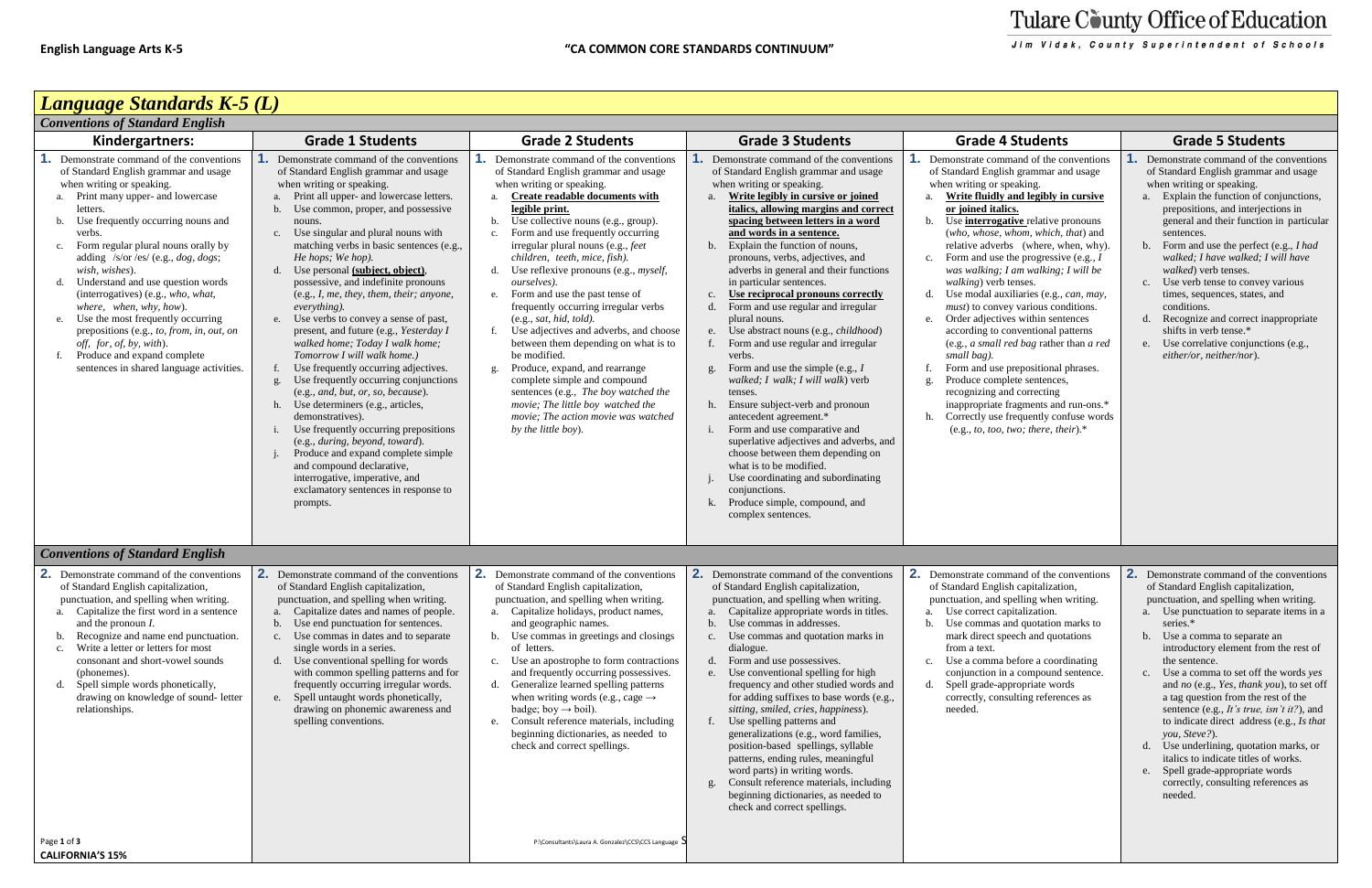### **English Language Arts K-5 "CA COMMON CORE STANDARDS CONTINUUM"**

# Tulare County Office of Education

### Jim Vidak, County Superintendent of Schools

| Kindergartners:                                                                                                                                                                                                                                                                                                                                                                                                                                                                                                                                                                                                                                                          | <b>Grade 1 Students</b>                                                                                                                                                                                                                                                                                                                                                                                                                                                                                                                                                                                                                                                                                                                                                                                      | <b>Grade 2 Students</b>                                                                                                                                                                                                                                                                                                                                                                                                                                                                                                                                                                                                                                                                                                                                                                                                                                                                                                          | <b>Grade 3 Students</b>                                                                                                                                                                                                                                                                                                                                                                                                                                                                                                                                                                                                                                                                                                                                                                           | <b>Grade 4 Students</b>                                                                                                                                                                                                                                                                                                                                                                                                                                                                                                                                                                                                                                                                                                                                                           | <b>Grade 5 Students</b>                                                                                                                                                                                                                                                                                                                                                                                                                                                                                                                                                                                                                                                                                                                                              |  |
|--------------------------------------------------------------------------------------------------------------------------------------------------------------------------------------------------------------------------------------------------------------------------------------------------------------------------------------------------------------------------------------------------------------------------------------------------------------------------------------------------------------------------------------------------------------------------------------------------------------------------------------------------------------------------|--------------------------------------------------------------------------------------------------------------------------------------------------------------------------------------------------------------------------------------------------------------------------------------------------------------------------------------------------------------------------------------------------------------------------------------------------------------------------------------------------------------------------------------------------------------------------------------------------------------------------------------------------------------------------------------------------------------------------------------------------------------------------------------------------------------|----------------------------------------------------------------------------------------------------------------------------------------------------------------------------------------------------------------------------------------------------------------------------------------------------------------------------------------------------------------------------------------------------------------------------------------------------------------------------------------------------------------------------------------------------------------------------------------------------------------------------------------------------------------------------------------------------------------------------------------------------------------------------------------------------------------------------------------------------------------------------------------------------------------------------------|---------------------------------------------------------------------------------------------------------------------------------------------------------------------------------------------------------------------------------------------------------------------------------------------------------------------------------------------------------------------------------------------------------------------------------------------------------------------------------------------------------------------------------------------------------------------------------------------------------------------------------------------------------------------------------------------------------------------------------------------------------------------------------------------------|-----------------------------------------------------------------------------------------------------------------------------------------------------------------------------------------------------------------------------------------------------------------------------------------------------------------------------------------------------------------------------------------------------------------------------------------------------------------------------------------------------------------------------------------------------------------------------------------------------------------------------------------------------------------------------------------------------------------------------------------------------------------------------------|----------------------------------------------------------------------------------------------------------------------------------------------------------------------------------------------------------------------------------------------------------------------------------------------------------------------------------------------------------------------------------------------------------------------------------------------------------------------------------------------------------------------------------------------------------------------------------------------------------------------------------------------------------------------------------------------------------------------------------------------------------------------|--|
| Kindergartners:                                                                                                                                                                                                                                                                                                                                                                                                                                                                                                                                                                                                                                                          |                                                                                                                                                                                                                                                                                                                                                                                                                                                                                                                                                                                                                                                                                                                                                                                                              |                                                                                                                                                                                                                                                                                                                                                                                                                                                                                                                                                                                                                                                                                                                                                                                                                                                                                                                                  |                                                                                                                                                                                                                                                                                                                                                                                                                                                                                                                                                                                                                                                                                                                                                                                                   |                                                                                                                                                                                                                                                                                                                                                                                                                                                                                                                                                                                                                                                                                                                                                                                   |                                                                                                                                                                                                                                                                                                                                                                                                                                                                                                                                                                                                                                                                                                                                                                      |  |
| <b>3.</b> (Begins in grade 2)                                                                                                                                                                                                                                                                                                                                                                                                                                                                                                                                                                                                                                            | <b>3.</b> (Begins in grade 2)                                                                                                                                                                                                                                                                                                                                                                                                                                                                                                                                                                                                                                                                                                                                                                                | 3.<br>Use knowledge of language and its<br>conventions when writing, speaking,<br>reading, or listening.<br>Compare formal and informal uses of<br>English.                                                                                                                                                                                                                                                                                                                                                                                                                                                                                                                                                                                                                                                                                                                                                                      | <b>3.</b> Use knowledge of language and its<br>conventions when writing, speaking,<br>reading, or listening.<br>a. Choose words and phrases for effect.*<br>b. Recognize and observe differences<br>between the conventions of spoken and<br>written standard English.                                                                                                                                                                                                                                                                                                                                                                                                                                                                                                                            | <b>3.</b> Use knowledge of language and its<br>conventions when writing, speaking,<br>reading, or listening.<br>a. Choose words and phrases to convey<br>ideas precisely.*<br>Choose punctuation for effect.*<br>b.<br>Differentiate between contexts that call<br>for formal English (e.g., presenting<br>ideas) and situations where informal<br>discourse is appropriate (e.g., small<br>group discussion).                                                                                                                                                                                                                                                                                                                                                                    | <b>3.</b> Use knowledge of language and its<br>conventions when writing, speaking,<br>reading, or listening.<br>Expand, combine, and reduce<br>sentences for meaning, reader/listener<br>interest, and style.<br>Compare and contrast the varieties of<br>English (e.g., dialects, registers) used<br>in stories, dramas, or poems.                                                                                                                                                                                                                                                                                                                                                                                                                                  |  |
| <b>Vocabulary Acquisition and Use</b>                                                                                                                                                                                                                                                                                                                                                                                                                                                                                                                                                                                                                                    |                                                                                                                                                                                                                                                                                                                                                                                                                                                                                                                                                                                                                                                                                                                                                                                                              |                                                                                                                                                                                                                                                                                                                                                                                                                                                                                                                                                                                                                                                                                                                                                                                                                                                                                                                                  |                                                                                                                                                                                                                                                                                                                                                                                                                                                                                                                                                                                                                                                                                                                                                                                                   |                                                                                                                                                                                                                                                                                                                                                                                                                                                                                                                                                                                                                                                                                                                                                                                   |                                                                                                                                                                                                                                                                                                                                                                                                                                                                                                                                                                                                                                                                                                                                                                      |  |
| 4.<br>Determine or clarify the meaning of<br>unknown and multiple-meaning words and<br>phrases based on kindergarten reading<br>and content.<br>Identify new meanings for familiar<br>words and apply them accurately<br>(e.g., knowing $duck$ is a bird and<br>learning the verb to duck).<br>Use the most frequently occurring<br>inflections and affixes (e.g., -ed, -s, re-,<br>un- pre-, -ful,-less) as a clue to the<br>meaning of an unknown word.                                                                                                                                                                                                                | 4. Determine or clarify the meaning of<br>unknown and multiple-meaning words and<br>phrases based on grade 1 reading and<br>content, choosing flexibly from an array of<br>strategies.<br>Use sentence-level context as a clue to<br>a.<br>the meaning of a word or phrase.<br>b. Use frequently occurring affixes as a<br>clue to the meaning of a word.<br>c. Identify frequently occurring root<br>words (e.g., look) and their inflectional<br>forms (e.g., looks, looked, looking).                                                                                                                                                                                                                                                                                                                     | 4.<br>Determine or clarify the meaning of<br>unknown and multiple-meaning words and<br>phrases based on grade 2 reading and<br>content, choosing flexibly from an array of<br>strategies.<br>Use sentence-level context as a clue to<br>$\mathbf{a}$ .<br>the meaning of a word or phrase.<br>Determine the meaning of the new<br>b.<br>word formed when a known prefix is<br>added to a known word (e.g.,<br>happy/unhappy, tell/retell).<br>Use a known root word as a clue to the<br>c.<br>meaning of an unknown word with the<br>same root (e.g., addition, additional).<br>Use knowledge of the meaning of<br>d.<br>individual words to predict the<br>meaning of compound words (e.g.,<br>birdhouse, lighthouse, housefly;<br>bookshelf, notebook, bookmark).<br>Use glossaries and beginning<br>e.<br>dictionaries, both print and digital, to<br>determine or clarify the meaning of<br>words and phrases in all content | <b>4.</b> Determine or clarify the meaning of<br>unknown and multiple-meaning words and<br>phrases based on grade 3 reading and<br>content, choosing flexibly from a range of<br>strategies.<br>a. Use sentence-level context as a clue to<br>the meaning of a word or phrase.<br>b. Determine the meaning of the new<br>word formed when a known affix is<br>added to a known word (e.g.,<br>agreeable/disagreeable, comfortable<br>/uncomfortable, care/careless,<br>heat/preheat).<br>c. Use a known root word as a clue to the<br>meaning of an unknown word with the<br>same root (e.g., company, companion).<br>d. Use glossaries or beginning<br>dictionaries, both print and digital, to<br>determine or clarify the precise<br>meaning of key words and phrases in<br>all content areas. | 4. Determine or clarify the meaning of<br>unknown and multiple-meaning words and<br>phrases based on grade 4 reading and<br>content, choosing flexibly from a range of<br>strategies.<br>Use context (e.g., definitions,<br>a.<br>examples, or restatements in text) as a<br>clue to the meaning of a word or<br>phrase.<br>Use common, grade-appropriate Greek<br>b.<br>and Latin affixes and roots as clues to<br>the meaning of a word (e.g., telegraph,<br>photograph, autograph).<br>Consult reference materials (e.g.,<br>c.<br>dictionaries, glossaries, thesauruses),<br>both print and digital, to find the<br>pronunciation and determine or clarify<br>the precise meaning of key words and<br>phrases and to identify alternate<br>word choices in all content areas. | <b>4.</b> Determine or clarify the meaning of<br>unknown and multiple-meaning words and<br>phrases based on grade 5 reading and<br>content, choosing flexibly from a range of<br>strategies.<br>Use context (e.g., cause/effect<br>relationships and comparisons in text)<br>as a clue to the meaning of a word or<br>phrase.<br>Use common, grade-appropriate Greek<br>and Latin affixes and roots as clues to<br>the meaning of a word (e.g.,<br>photograph, photosynthesis).<br>Consult reference materials (e.g.,<br>dictionaries, glossaries, thesauruses),<br>both print and digital, to find the<br>pronunciation and determine or clarify<br>the precise meaning of key words and<br>phrases and to identify alternate<br>word choices in all content areas. |  |
| Vocabulary Acquisition and Use (continued)                                                                                                                                                                                                                                                                                                                                                                                                                                                                                                                                                                                                                               |                                                                                                                                                                                                                                                                                                                                                                                                                                                                                                                                                                                                                                                                                                                                                                                                              | areas.                                                                                                                                                                                                                                                                                                                                                                                                                                                                                                                                                                                                                                                                                                                                                                                                                                                                                                                           |                                                                                                                                                                                                                                                                                                                                                                                                                                                                                                                                                                                                                                                                                                                                                                                                   |                                                                                                                                                                                                                                                                                                                                                                                                                                                                                                                                                                                                                                                                                                                                                                                   |                                                                                                                                                                                                                                                                                                                                                                                                                                                                                                                                                                                                                                                                                                                                                                      |  |
| 5.<br>With guidance and support from adults,<br>explore word relationships and nuances in<br>word meanings.<br>Sort common objects into categories<br>(e.g., shapes, foods) to gain a sense of<br>the concepts the categories represent.<br>Demonstrate understanding of<br>frequently occurring verbs and<br>adjectives by relating them to their<br>opposites (antonyms).<br>Identify real-life connections between<br>words and their use (e.g., note places at<br>school that are <i>colorful</i> ).<br>Distinguish shades of meaning among<br>verbs describing the same general<br>action (e.g., walk, march, strut,<br><i>prance</i> ) by acting out the meanings. | 5. With guidance and support from adults,<br>demonstrate understanding of word<br>relationships and nuances in word<br>meanings.<br>a. Sort words into categories (e.g., colors,<br>clothing) to gain a sense of the<br>concepts the categories represent.<br>Define words by category and by one<br>or more key attributes (e.g., a duck is a<br>bird that swims; a <i>tiger</i> is a large cat<br>with stripes).<br>c. Identify real-life connections between<br>words and their use (e.g., note places at<br>home that are <i>cozy</i> ).<br>d. Distinguish shades of meaning among<br>verbs differing in manner (e.g., look,<br>peek, glance, stare, glare, scowl) and<br>adjectives differing in intensity (e.g.,<br>large, gigantic) by defining or<br>choosing them or by acting out the<br>meanings. | <b>5.</b> Demonstrate understanding of word<br>relationships and nuances in word<br>meanings.<br>Identify real-life connections between<br>words and their use (e.g., describe<br>foods that are <i>spicy</i> or <i>juicy</i> ).<br>Distinguish shades of meaning among<br>b.<br>closely related verbs (e.g., toss, throw,<br>hurl) and closely related adjectives<br>(e.g., thin, slender, skinny, scrawny).                                                                                                                                                                                                                                                                                                                                                                                                                                                                                                                    | <b>5.</b> Demonstrate understanding of word<br>relationships and nuances in word<br>meanings.<br>a. Distinguish the literal and non-literal<br>meanings of words and phrases in<br>context (e.g., take steps).<br>b. Identify real-life connections between<br>words and their use (e.g., describe<br>people who are friendly or helpful).<br>c. Distinguish shades of meaning among<br>related words that describe states of<br>mind or degrees of certainty (e.g.,<br>knew, believed, suspected, heard,<br>wondered).                                                                                                                                                                                                                                                                           | <b>5.</b> Demonstrate understanding of figurative<br>language, word relationships, and nuances<br>in word meanings.<br>Explain the meaning of simple similes<br>a.<br>and metaphors (e.g., as pretty as a<br><i>picture</i> ) in context.<br>Recognize and explain the meaning of<br>b.<br>common idioms, adages, and<br>proverbs.<br>Demonstrate understanding of words<br>c.<br>by relating them to their opposites<br>(antonyms) and to words with similar<br>but not identical meanings (synonyms).                                                                                                                                                                                                                                                                           | <b>5.</b> Demonstrate understanding of figurative<br>language, word relationships, and nuances<br>in word meanings.<br>Interpret figurative language, including<br>similes and metaphors, in context.<br>Recognize and explain the meaning of<br>common idioms, adages, and proverbs.<br>Use the relationship between particular<br>words (e.g., synonyms, antonyms,<br>homographs) to better understand each<br>of the words.                                                                                                                                                                                                                                                                                                                                       |  |